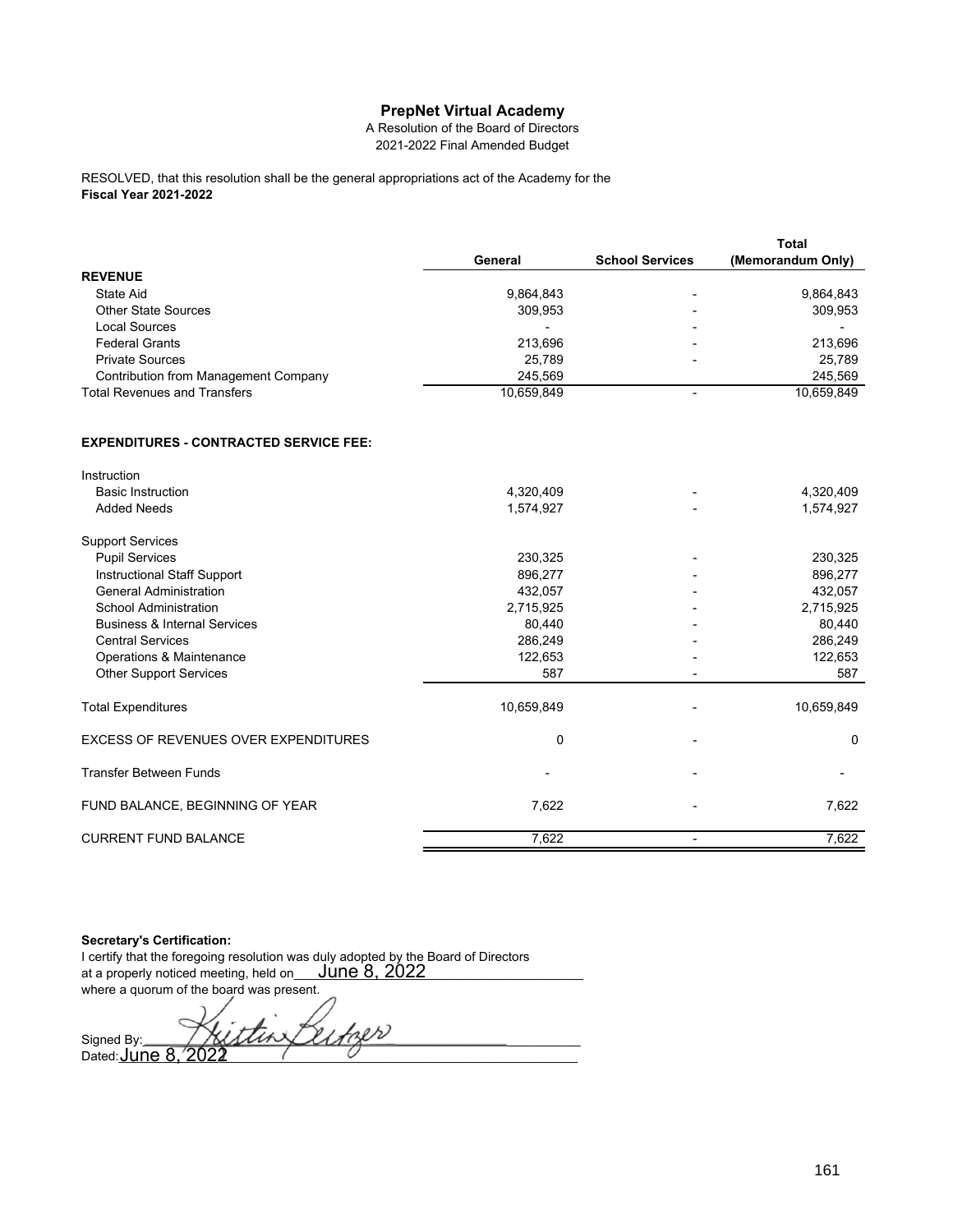### **PrepNet Virtual Academy**

2021-2022 Final Amended Budget Detail

|                                                         | 2021-2022<br><b>COVID</b>   |                | <b>Excluding</b> |  |
|---------------------------------------------------------|-----------------------------|----------------|------------------|--|
|                                                         | <b>Final Amended Budget</b> | <b>Funding</b> | <b>COVID</b>     |  |
| <b>General Fund</b>                                     |                             |                |                  |  |
| <b>REVENUE</b>                                          |                             |                |                  |  |
| <b>State Aid</b>                                        | 9,864,843                   |                | 9,864,843        |  |
| Revenue from State Sources                              | 309,953                     |                | 309,953          |  |
| Restricted-Federal 'Pass thru' Grants - Title I         | 147,774                     |                | 147,774          |  |
| Restricted-Federal 'Pass thru' Grants - Title II        | 426                         |                | 426              |  |
| Restricted-Federal 'Pass thru' Grants - Title IV        | 2,496                       |                | 2,496            |  |
| Restricted-Federal 'Pass thru' Grants - ESSER           | 63,000                      | 63,000         |                  |  |
| <b>Revenue from Private Sources</b>                     | 10,084                      |                | 10,084           |  |
| Revenue from Pupil Activities                           | 15,705                      |                | 15,705           |  |
| <b>Contribution from Management Company</b>             | 245,569                     |                | 245,569          |  |
| <b>Total Revenue &amp; Other Transactions</b>           | 10,659,849                  | 63,000         | 10,596,849       |  |
| <b>EXPENDITURES</b>                                     |                             |                |                  |  |
| <b>Basic Instruction</b>                                |                             |                |                  |  |
| Salaries, Taxes, & Benefits                             | 3,562,136                   | 51,000         | 3,511,136        |  |
| <b>Local Meetings</b>                                   | 20,324                      |                | 20,324           |  |
| <b>Printing and Binding</b>                             | 14,434                      |                | 14,434           |  |
| <b>Teaching Supplies</b>                                | 72,359                      |                | 72,359           |  |
| Textbooks                                               | 315,973                     |                | 315,973          |  |
| Software & Equipment                                    | 1,776                       |                | 1,776            |  |
| <b>Equipment Lease</b>                                  | 186,259                     |                | 186,259          |  |
| Dues/Memberships                                        | 10,327                      |                | 10,327           |  |
| Field trips                                             | 1,218                       |                | 1,218            |  |
| <b>Contracted Services</b>                              | 72,075                      |                | 72,075           |  |
| <b>Employment Expenses</b>                              | 15,102                      |                | 15,102           |  |
| Finger Printing & Background Checks                     | 3,756                       |                | 3,756            |  |
| <b>Board Funds</b>                                      | 35,000                      |                | 35,000           |  |
| Miscellaneous                                           | 9,671                       |                | 9,671            |  |
| <b>Total - Basic Instruction</b>                        | 4,320,409                   | 51,000         | 4,269,409        |  |
| <b>Added Needs</b>                                      |                             |                |                  |  |
| <b>Compensatory Education</b>                           |                             |                |                  |  |
| Salaries, Taxes, & Benefits                             | 905,736                     | 8,000          | 897,736          |  |
| <b>Textbooks</b>                                        | 5,624                       |                | 5,624            |  |
| Miscellaneous                                           | 7,617                       |                | 7,617            |  |
| <b>Subtotal - Compensatory Education</b>                | 918,978                     | 8,000          | 910,978          |  |
|                                                         |                             |                |                  |  |
| <b>Special Education</b><br>Salaries, Taxes, & Benefits | 498,262                     | 4,000          | 494,262          |  |
| <b>Instructional Services</b>                           | 47,669                      |                | 47,669           |  |
| <b>Local Meetings</b>                                   | 793                         |                | 793              |  |
| Workshops and Conferences                               | 652                         |                | 652              |  |
| <b>Teaching Supplies</b>                                | 630                         |                | 630              |  |
| Software & Equipment                                    | 12,586                      |                | 12,586           |  |
| Dues/Memberships                                        | 497                         |                | 497              |  |
| <b>Indirect Costs</b>                                   | 85,037                      |                | 85,037           |  |
| Miscellaneous                                           | 9.823                       |                | 9,823            |  |
| <b>Subtotal - Special Education</b>                     | 655,949                     | 4,000          | 651,949          |  |
| <b>Total - Added Needs</b>                              | 1,574,927                   | 12,000         | 1,562,927        |  |
| <b>Pupil Services</b>                                   |                             |                |                  |  |
| Guidance Services                                       | 23,421                      |                | 23,421           |  |
| <b>Occupational Therapist Services</b>                  | 32,331                      |                | 32,331           |  |
| <b>Psychological Services</b>                           | 45,302                      |                | 45,302           |  |
|                                                         |                             |                | 162              |  |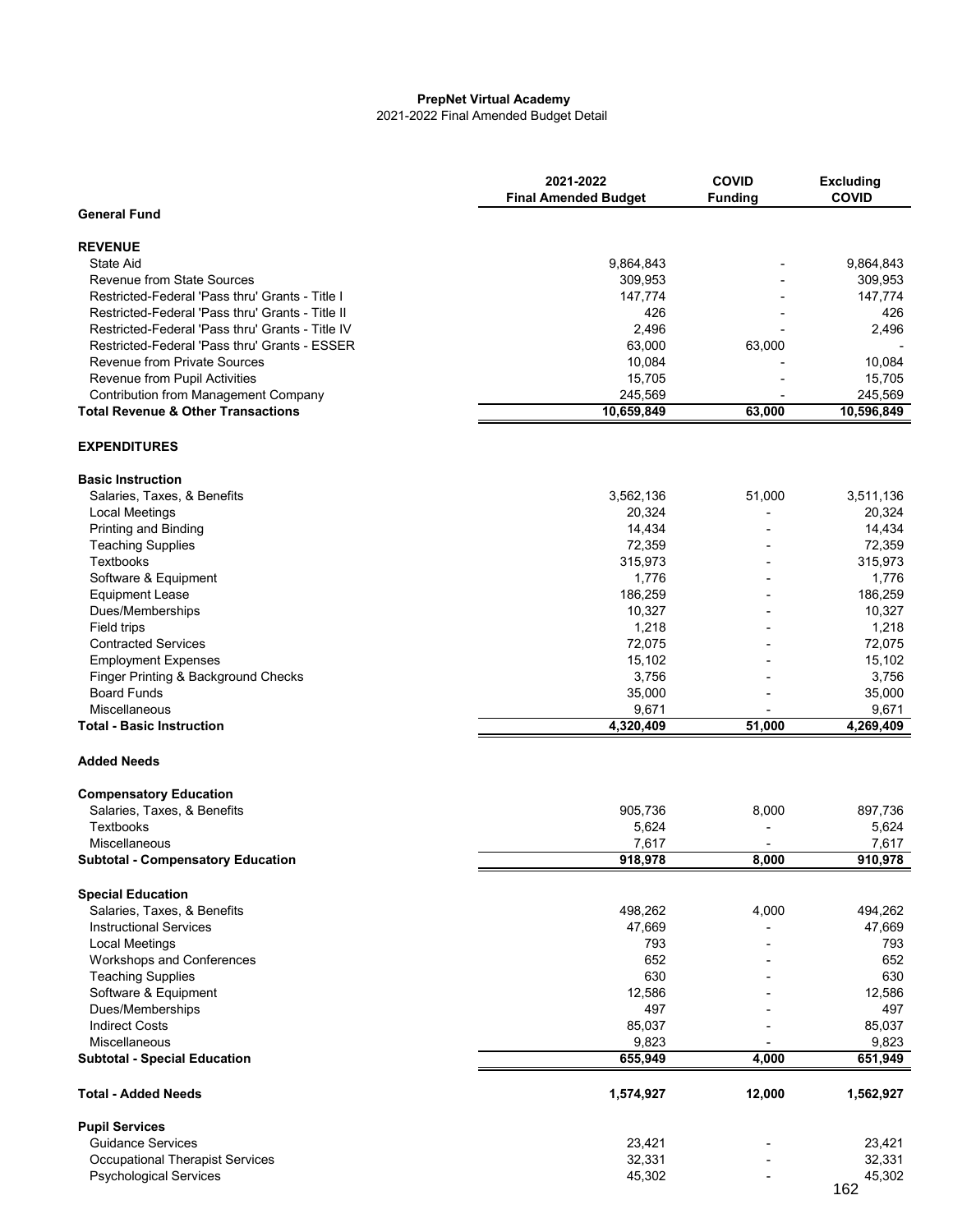| Speech Pathology                                                   | 107,749           |                | 107,749           |
|--------------------------------------------------------------------|-------------------|----------------|-------------------|
| <b>Social Work Services</b><br><b>Total - Pupil Services</b>       | 21,521<br>230,325 |                | 21,521<br>230,325 |
|                                                                    |                   |                |                   |
| <b>Instructional Staff Support</b>                                 |                   |                |                   |
| Salaries, Taxes, & Benefits                                        | 555,707           |                | 555,707           |
| <b>Local Meetings</b>                                              | 4,088             |                | 4,088             |
| <b>Office Supplies</b>                                             | 631               |                | 631               |
| Improvement of Instruction                                         | 131,662           |                | 131,662           |
| Professional Development                                           | 9,822             |                | 9,822             |
| Technology<br><b>Special Education</b>                             | 88,576<br>31,204  |                | 88,576            |
| <b>Indirect Costs</b>                                              | 2,512             |                | 31,204<br>2,512   |
| Miscellaneous                                                      | 72,075            |                | 72,075            |
| <b>Total - Instructional Staff Support</b>                         | 896,277           | ۰              | 896,277           |
| <b>General Administration</b>                                      |                   |                |                   |
|                                                                    |                   |                |                   |
| <b>Board of Education</b><br>Board of Education Administration     | 32,493            |                | 32,493            |
| Legal Fees                                                         | 13,000            |                | 13,000            |
| Audit                                                              | 6,070             |                | 6,070             |
| Travel & Expense Staff                                             | 250               |                | 250               |
| Insurance                                                          | 13,889            |                | 13,889            |
| Miscellaneous                                                      | 240               |                | 240               |
| <b>Subtotal - Board of Education</b>                               | 65,943            | $\blacksquare$ | 65,943            |
|                                                                    |                   |                |                   |
| <b>Executive Administration</b><br><b>Executive Administration</b> | 64,205            |                | 64,205            |
| Oversight Fee                                                      | 301,909           |                | 301,909           |
| <b>Subtotal - Executive Administration</b>                         | 366,114           |                | 366,114           |
|                                                                    |                   |                |                   |
| <b>Grant Procurement</b>                                           |                   |                |                   |
| <b>Grant Procurement</b>                                           |                   |                |                   |
| <b>Subtotal - Grant Procurement</b>                                |                   | $\blacksquare$ |                   |
| <b>Total - General Administration</b>                              | 432,057           |                | 432,057           |
| <b>School Administration</b>                                       |                   |                |                   |
| <b>Office of the Principal</b>                                     |                   |                |                   |
| Salaries, Taxes, & Benefits                                        | 385,104           |                | 385,104           |
| <b>Local Meetings</b>                                              | 10,430            |                | 10,430            |
| Workshops and Conferences                                          | 4,611             |                | 4,611             |
| Mailing                                                            | 191,702           |                | 191,702           |
| Printing & Binding                                                 | 687               |                | 687               |
| <b>Office Supplies</b>                                             | 8,601             |                | 8,601             |
| Dues/Memberships<br><b>Contracted Services</b>                     | 1,961<br>9,879    |                | 1,961             |
| <b>Employment Services</b>                                         | 18                |                | 9,879<br>18       |
| <b>Bank Charges</b>                                                | 530               |                | 530               |
| Miscellaneous                                                      | 2.524             |                | 2,524             |
| Subtotal - Office of the Principal                                 | 616,048           | $\blacksquare$ | 616,048           |
| <b>Other School Administration</b>                                 |                   |                |                   |
| Admissions & Other Administrative Support                          | 113,417           |                | 113,417           |
| Salaries, Taxes, & Benefits                                        | 108,772           |                | 108,772           |
| Advertising                                                        | 1,869,678         |                | 1,869,678         |
| <b>Local Meetings</b>                                              | 3,175             |                | 3,175             |
| Workshops and Conferences                                          | 741               |                | 741               |
| Printing & Binding                                                 | 3,063             |                | 3,063             |
| <b>Office Supplies</b>                                             | 3,349             |                | 3,349             |
| Miscellaneous                                                      | (2,320)           |                | (2,320)           |
| <b>Subtotal - Other School Administration</b>                      | 2,099,877         |                | 2,099,877         |
| <b>Total - School Administration</b>                               | 2,715,925         |                | 2,715,925         |
|                                                                    |                   |                | 163               |
|                                                                    |                   |                |                   |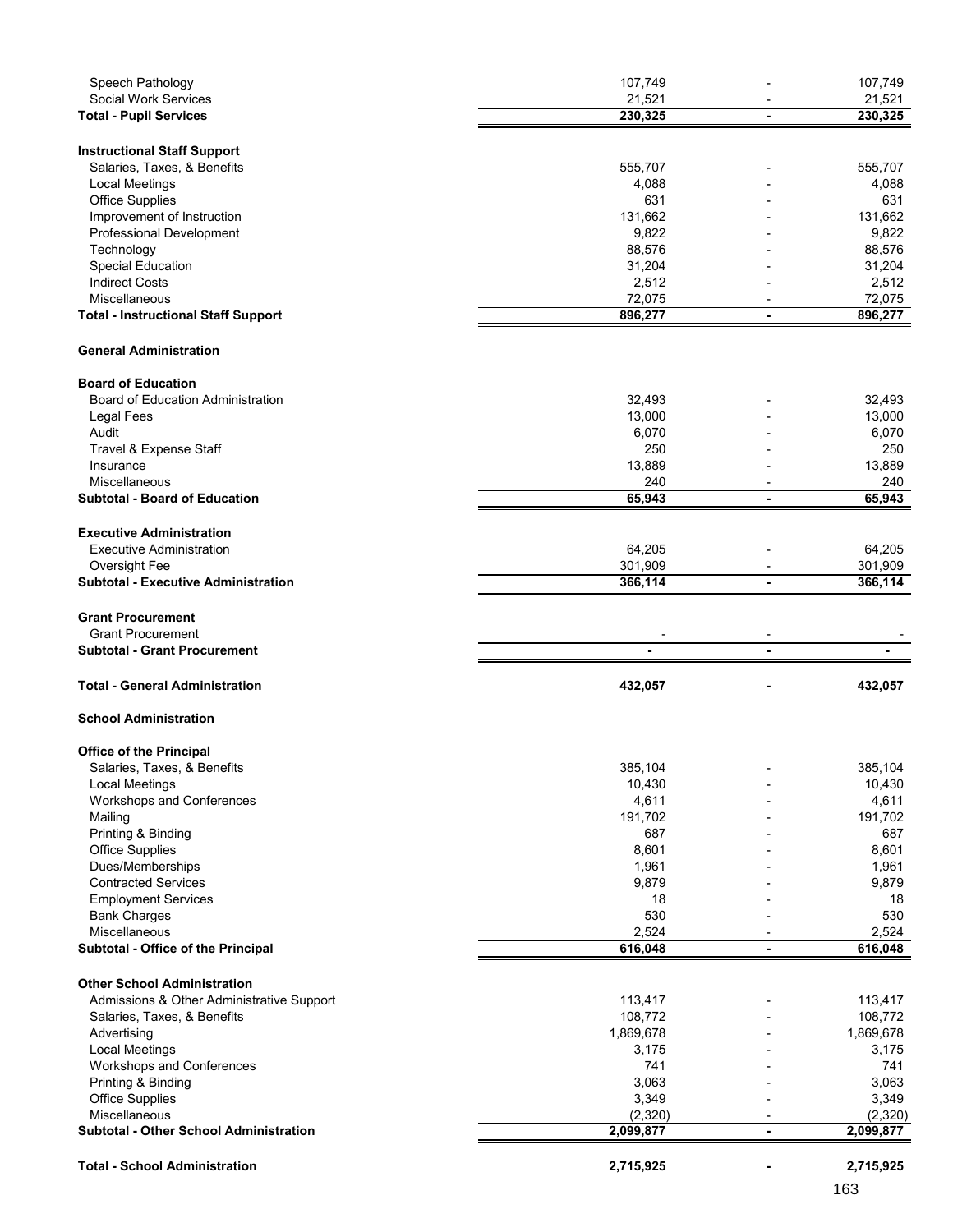| <b>Business &amp; Internal Services</b>          |                  |                          |            |
|--------------------------------------------------|------------------|--------------------------|------------|
| <b>Fiscal Services</b>                           | 77,875           |                          | 77,875     |
| <b>Internal Distribution Services</b>            | 2,566            |                          | 2,566      |
| <b>Total - Business &amp; Internal Services</b>  | 80,440           | $\blacksquare$           | 80,440     |
|                                                  |                  |                          |            |
| <b>Central Services</b>                          |                  |                          |            |
| <b>Information Services</b>                      | 24,963           |                          | 24,963     |
| <b>Staff/Personnel Services</b>                  | 179,822          |                          | 179,822    |
| <b>Data Processing Services</b>                  | 72,075           |                          | 72,075     |
| <b>Other Central Services</b>                    | 9,038            |                          | 9,038      |
| Miscellaneous                                    | 351              |                          | 351        |
| <b>Total - Central Services</b>                  | 286,249          | $\blacksquare$           | 286,249    |
|                                                  |                  |                          |            |
| <b>Operations &amp; Maintenance</b>              |                  |                          |            |
| <b>Internal Building Services</b>                | 12,498           |                          | 12,498     |
| Other Purchased Service (Janitorial)             | 305              |                          | 305        |
| Telephone                                        | 8,265            |                          | 8,265      |
| Gas                                              | 1,456            |                          | 1,456      |
| Electric                                         | 1,962            |                          | 1,962      |
| Water & Sewer                                    | 79               |                          | 79         |
| Waste & Trash Disposal                           | 80               |                          | 80         |
| <b>Building Maintenance &amp; Repair</b>         | 14,231           |                          | 14,231     |
|                                                  | 492              |                          | 492        |
| Equipment Maintenance & Repair                   |                  |                          |            |
| Lease of Building                                | 26,588<br>20,866 |                          | 26,588     |
| Lease of Equipment                               |                  |                          | 20,866     |
| Supplies                                         | 5,907            |                          | 5,907      |
| <b>Equipment Purchases</b>                       | 25,292           |                          | 25,292     |
| Liability Insurance                              | 30               |                          | 30         |
| Property Insurance                               | 2,954            |                          | 2,954      |
| Safety & Security                                | 1,195            |                          | 1,195      |
| Miscellaneous                                    | 454              |                          | 454        |
| <b>Total - Operations &amp; Maintenance</b>      | 122,653          | ٠                        | 122,653    |
| <b>Field Trips</b>                               |                  |                          |            |
|                                                  |                  |                          |            |
| <b>Other Support Services</b>                    |                  |                          |            |
|                                                  |                  |                          |            |
| <b>Pupil Activities</b>                          |                  |                          |            |
| Salaries, Taxes, & Benefits                      |                  |                          |            |
| <b>Contracted Services</b>                       |                  |                          |            |
| Supplies                                         |                  |                          |            |
| <b>Indirect Costs</b>                            |                  |                          |            |
| Miscellaneous                                    | 587              |                          | 587        |
| <b>Total - Pupil Activities</b>                  | 587              | $\blacksquare$           | 587        |
|                                                  |                  |                          |            |
| <b>Community Services</b>                        |                  |                          |            |
|                                                  |                  |                          |            |
|                                                  |                  |                          |            |
|                                                  |                  |                          |            |
| Outgoing Transfer to School Service Fund         |                  |                          |            |
|                                                  |                  |                          |            |
|                                                  |                  |                          |            |
| Total Expenditures & Other Transactions          | 10,659,849       | 63,000                   | 10,596,849 |
|                                                  |                  |                          |            |
|                                                  |                  |                          |            |
| <b>Revenues and Other Financing Sources Over</b> |                  |                          |            |
| (Under) Expenditures and Other Uses              | 0                |                          | 0          |
|                                                  |                  |                          |            |
|                                                  | 7,622            |                          | 7,622      |
| Beginning Fund Balance (7/1)                     |                  |                          |            |
| <b>Ending Fund Balance</b>                       | 7,622            | $\overline{\phantom{a}}$ | 7,622      |
|                                                  |                  |                          |            |